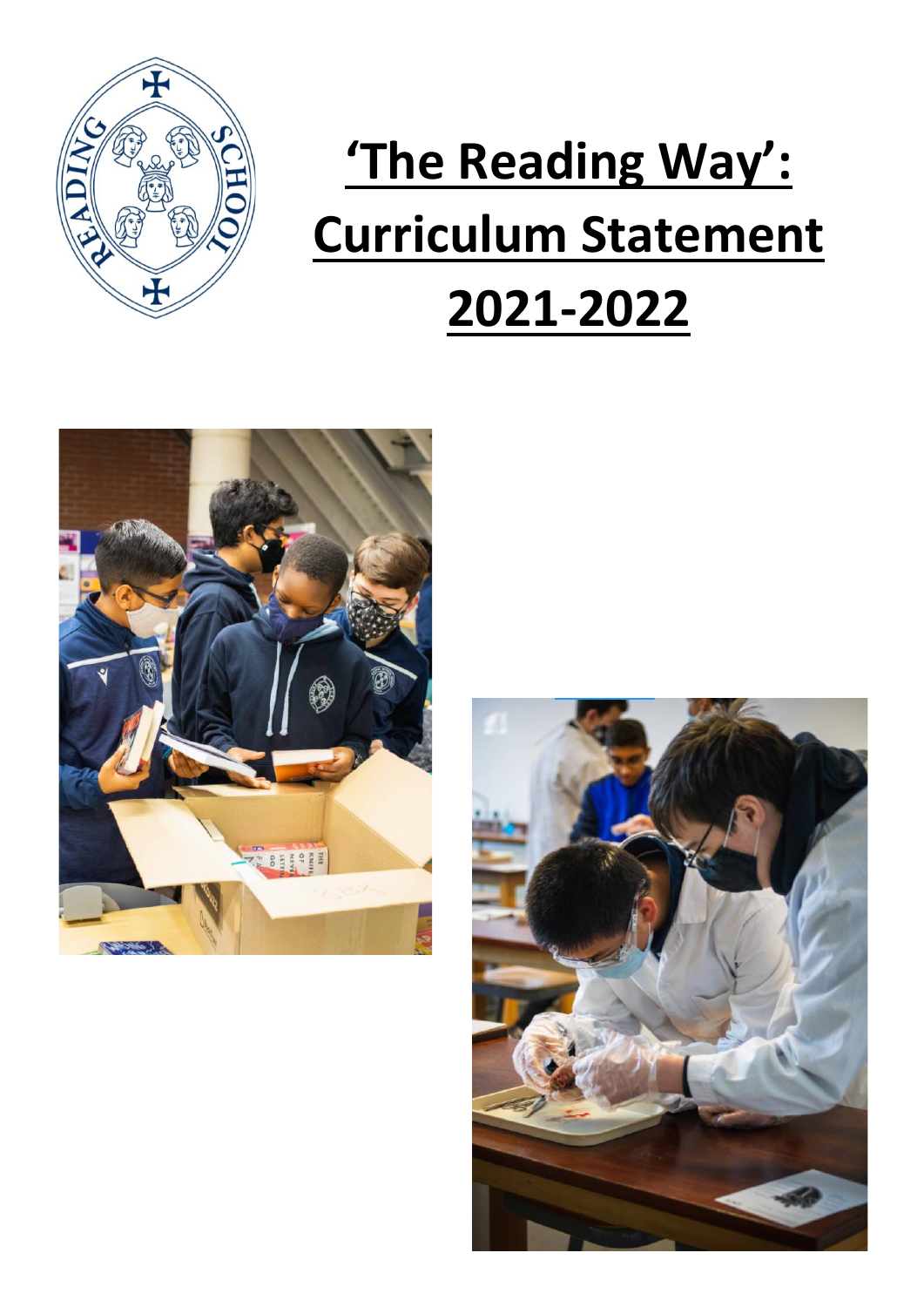### **Rationale**

Reading School, a selective state day and boarding academy for boys aged 11-18, has been educating boys since 1125. We believe that the way to overcome the challenges of COVID-19 is by remaining true to our dual aims of developing academic excellence and building good men. As a powerhouse of sustained high performance that champions character through our expertise and partnerships, we will continue to enrich the intellectual, sporting, artistic and cultural life of our students. We will maintain an exceptional environment where a lifelong love of learning is strengthened by the values of excellence, integrity, leadership, and community. These values are at the core of our approach to the curriculum, called "The Reading Way", one for which we are restless in the pursuit of improvement.

### **Intent**

The Reading Way is appropriate to our students' needs and abilities. It intends to be broad enough to develop the character traits needed so that no child is left behind once beyond the school gates, yet deep enough to be unashamedly subject-oriented, whereby objectives are grounded in disciplinary appreciation beyond grades. Our curriculum model responds ambitiously and flexibly to the challenging circumstances to ensure that our students are well placed to overcome academic and pastoral hurdles. Our 7 Year curriculum model that includes choice through electives and academic options at different phases is an ambitious model that champions excellence and character.

Key Stage 3 (Years 7-8) is a foundation upon which 'Future Stories' of academic excellence are built. The broad base provides ample opportunity to develop the necessary skills and appetite for GCSEs whilst simultaneously giving the space for enrichment both within and outside of academic subjects. A strong sense of community is built within form groups, and a healthy sense of competition encourages excellence.

Key Stage 4 (Years 9-11) empowers students in making 4 of their own subject choices alongside a core curriculum to create a personalised programme that purposefully exceeds the requirements of the English Baccalaureat (EBacc). The resultant smaller group teaching enables teachers to give the individualised support necessary in a school where we recognise that there is no linear path or timescale to academic progress. Boys begin to take leadership roles within and beyond the House system, giving them the opportunity to demonstrate integrity and excellence within the pastoral community.

Key Stage 5 (Years 12-13) has a clear focus on scholarship. Through wider reading and vibrant intellectual discussion with subject specialists, a culture of aspiration means students are endowed with the power to rethink, challenge and create, leaving them best equipped for further education and employment. The continued SMSC and Games programme equips Reading School students, in particular those successfully elected to Senior Student Leadership Roles, with the knowledge and skills they need to become active, responsible and engaged men.

## **Implementation**

The Director of Teaching & Learning drives the implementation of a set of 8 core teaching practices that are sufficiently ubiquitous to ensure consistency across the breadth of the curriculum, whilst adaptable enough to reflect each subject specialism. Against a background of societal uncertainty, we are clear that an effectively designed curriculum can be a source of confidence for our students. We prioritise core content, sequence it logically and design assessments that inform teachers' next steps and provide feedback that moves students on.

Subject-specialist Heads of Departments have responsibility for making explicit their 'subject standard' in these 8 practices. They work with link governors, link senior leaders and welcome student feedback to reflect the dialogical nature of a curriculum that teaches beyond the test. Teaching staff are the undoubted experts in the classroom, yet are not complacent about their knowledge. Regardless of career stage, they are supported to have a critical understanding of pedagogical developments in their discipline. Senior Leaders review and quality-assure the curriculum alongside teaching staff in order to ensure excellent implementation, share best practice and ask pertinent questions. They help to develop curriculum expertise across the school through proactive professional development and partnership opportunities. With the support of the curriculum manager, they provide a staffed timetable where student choice is the main determinant, and breadth the main aim.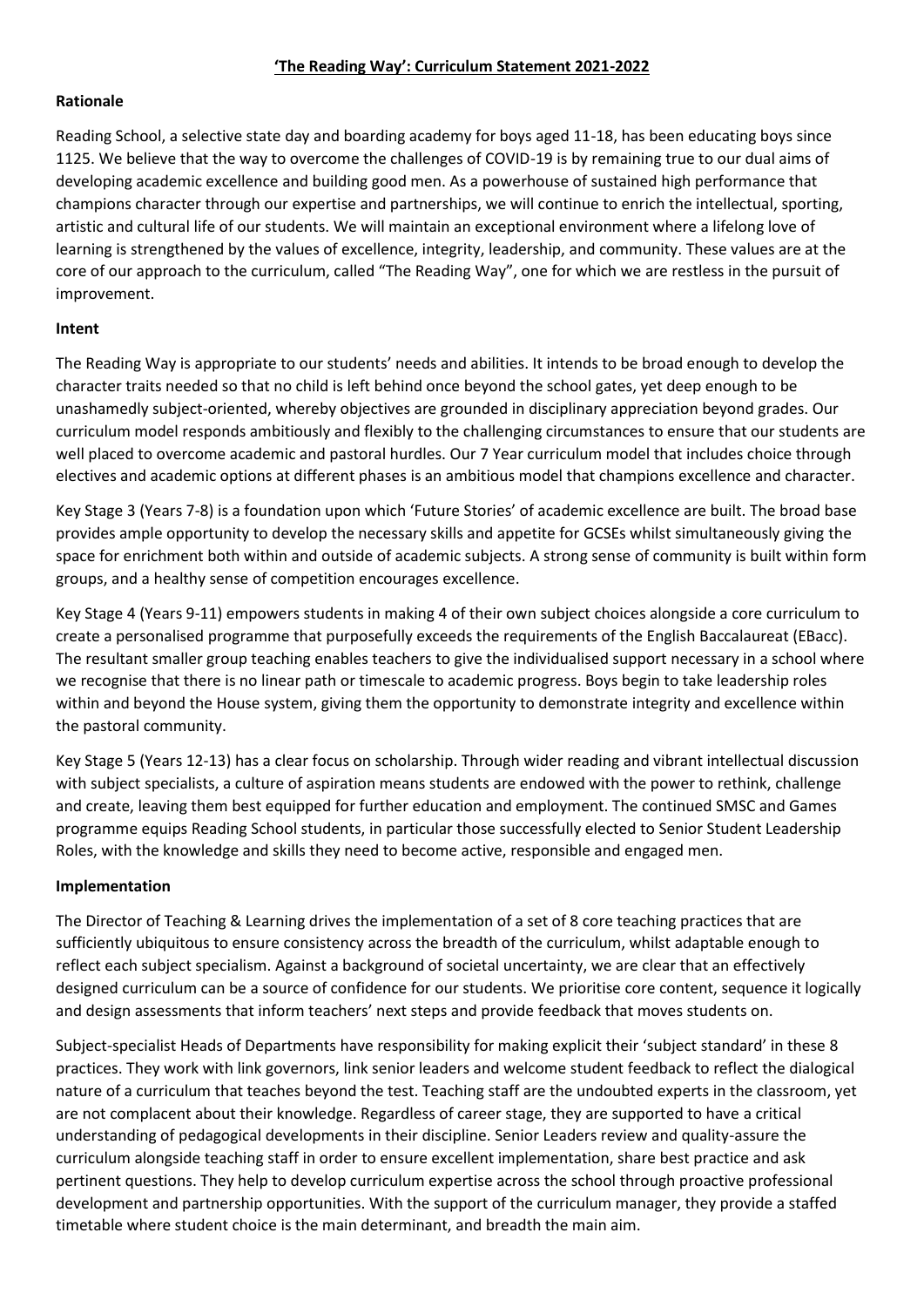As appropriate, in response to the changing challenges presented by Covid-19 we have the capacity for a hybrid model of teaching which ensures core content is covered face-to-face with expert subject teachers, purposeful asynchronous activities ensure pastoral, academic and under the leadership of our Director of Digital Learning ensures that students and staff are well placed to ensure a seamless and high-quality transition to any future instances of necessary hybrid learning.

Pastoral care has never been so important, and at Reading School, it takes many forms. The House system ensures Heads of House are the experts on students under their care, following their progress throughout their time at the school. Form Tutors build positive relationships with students and parents alike, following their class up the school. Where required, staff are able to direct students to qualified care from our in-house Student Support team, as well as an external Clinical Psychologist and Counsellor.

**Key Stage 3** goes far beyond the National Curriculum requirements. Students study 3 separate sciences (Chemistry, Physics, Biology) plus Computer Science, every student studies 4 foreign languages (from French, German, Spanish, Mandarin and Latin), along with separate Humanities (Geography, History, Religious Studies), a range of Arts (Art, Music and Drama), as well as substantial quantities of English and Mathematics. Further evidence of the breadth of our curriculum is the recent addition of a Mandarin Excellence Programme for Year 7, taught by a native speaker. Assessment of progress at KS3 is supportive and forward-thinking so as to best prepare students for the challenges ahead. In addition to our reporting being based on evidence of Commitment, Perseverance, Organisation and Resilience, 'Building Good Men' is explicitly emphasised through non-examined yet timetabled programmes, such as fortnightly PSHE sessions and weekly Floreat activities that include exposing students to the Design-Make-Evaluate principles of Design & Technology which encourages students to take risks and be resourceful, innovative, enterprising and capable citizens that are aware of and account for the needs of others. The weekly Games sessions emphasise Essential Movement rather than talent alone. Year 7 students are taught in form groups according to their House, so that positive relationships and a sense of community can be fostered, before Maths and English are set in Year 8 so that adequate stretch and support can be implemented. The extensive Elective programme further enriches and inspires and is implemented through a wide range of staff, within curriculum time.



**Key Stage 4** goes far beyond the EBacc requirements. On top of English Language, English Literature, Mathematics and the option to take Additional Maths, all students are fortunate to continue studying a foreign language (French, German, Spanish, Mandarin or Latin). They retain all 3 separate sciences (Physics, Biology, Chemistry) whilst choosing 4 subjects from Geography, History, Ancient History, Computer Science, Art, Electronics, Music, Drama and PE (one of which must be a Humanity). Economics is available from Year 9 so that students can apply their groundings in Maths and the Humanities to a new context. Philosophy and Religious Studies are also offered. As choices are made, we seek to maintain breadth through the offer of a Higher Project Qualification in Year 9, which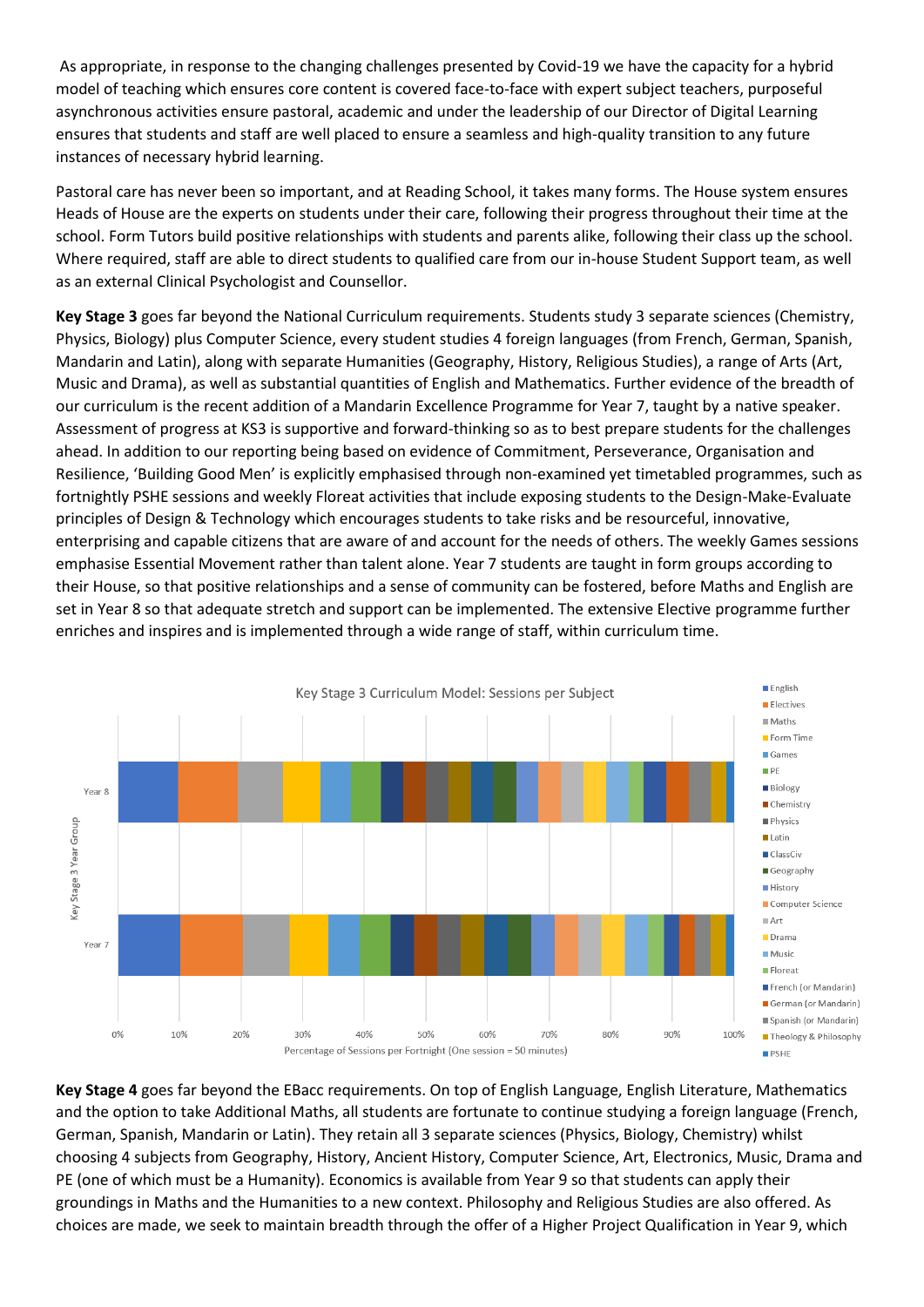enables students to explore the independent learning process and develop confidence in core life and study skills. Class sizes vary between 20 and 30, with assessment in KS4 stretching students beyond the final exams, directing them on how to develop genuine disciplinary understanding rather than simply teaching to the test. Outside the examined curriculum, 'Building Good Men' is delivered as all students participate in fortnightly PSHE sessions that encompass Relationships and Sex Education, whilst remaining on the Floreat programme until the end of Year 10. Targeted support sessions are factored in to the curriculum implementation process.



**Key Stage 5** studies are academically demanding and intellectually stimulating. In offering all 2 year linear A-Levels, students have the time and space to develop the in-depth mastery for success beyond the school. Our ethos at Reading School encourages students to stretch the boundaries of their understanding through independent study, discussion, team work, active research, inspirational lectures and advanced extra-curricular study groups. Barring exceptional circumstances, all subjects from KS4 continue to A-Level, and the addition of Further Maths and the Extended Project qualification enable students to stand out from the crowd. Most students study a minimum of 3 A-Levels, whilst those aiming for early entry courses at University may choose 4. All choices are made in light of extensive advice, conversations and after meeting minimum eligibility criteria, with Careers support continuing throughout Sixth Form with our Careers Advisor. We further emphasise character as Year 12 students participate in weekly PSHE and Games sessions, as well as often running academic mentoring for their peers, whilst those involved in the Future Stories programme give up their time to teach local primary school pupils in a socially distanced manner. Although assessment acknowledges exam needs, we expect teaching and learning in Reading School to go far beyond the level of the public examinations and to expose our students to questions more commonly experienced at University, an ambition demonstrated through our success in international academic competitions.

Overall, we remain primed to seize every opportunity to safely offer students Work Experience, independent study leave and Combined Cadet Force activities. We seek to develop young people of substance. Significantly. the Reading School Promise ensures that finance is never an impediment to extra-curricular participation.